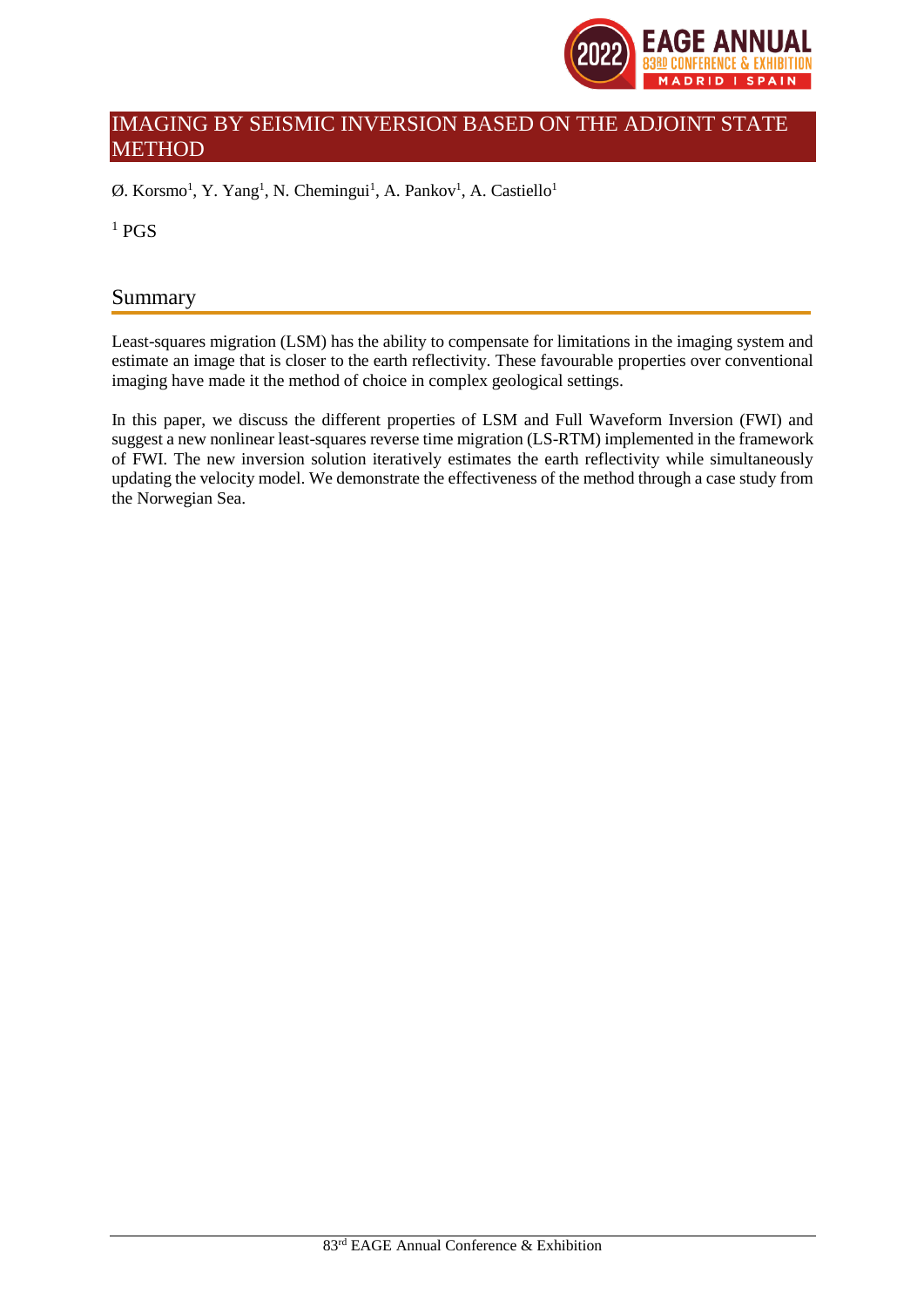

### Imaging by seismic inversion based on the adjoint state method

#### Introduction

LSM is a linear inversion process with a convex objective function. It updates the reflectivity by matching the high wavenumber perturbations in the observed and synthetic data (Nemeth et al., 1999). The linear property of the inversion relates to the fixed background model, meaning that the velocity field is assumed known and kept unchanged during the inversion, making it feasible to estimate with a linear solver (Gauthier et al 1986; Mora 1989). The synthetic data are generated based on the Born approximation, where only the first order scattering term is utilized in the forward modeling step (Woodhouse 1980; Tanimoto 1984). In practice, this means that only the near- to mid-reflection angles can be utilized in the inversion process.

On the other hand, FWI is a highly nonlinear inversion with a complex objective function consisting of many local minima (Tarantola 1987). The aim of FWI is to minimize the misfit between observed and modeled data. To linearize this nonlinear inversion, the model parameters can be updated with a gradient descent approach that utilizes small steps/learning rate in combination with a multi-stage process. In practice, this means that the lowest frequencies are first utilized and matched before higher frequencies are included in the inversion, to reveal more details in the model. FWI is commonly implemented with the adjoint-state-method (Chavent 1974), where the adjoint states refer to the backpropagated dataresiduals and the gradient of the least-squares misfit is a migration operator (Lailly 1983; Tarantola 1984). Refractions and diving waves have proven to be robust and easy to utilize in FWI and have become default in most velocity model building projects. FWI can as well incorporate reflections, which allow velocity estimation beyond the penetration depth of diving waves. For this to be feasible, the modeling engine will have to initiate the complete wavefield; diving waves, refractions and reflections (beyond Born approximations).

We therefore propose a new nonlinear seismic inversion process, based on the FWI framework, that utilizes the full acoustic wavefield, not limited by Born modeling. The method can be considered as a multi-parameter FWI, where each model will be updated simultaneously without parameter-leakage. This can be achieved with a unique imaging condition, that naturally honours the seismic scale separation, and solve for the background model (velocities) and the perturbations (reflectivity) separately. The background model can be interpreted as the FWI velocities and the reflectivity can be described as a nonlinear LS-RTM, implemented with the adjoint state method. To handle the nonlinearity of this inversion, we follow the multi-stage approach until the background model reach convergence. From this point, we can perform large steps in frequency with the focus on the reflectivity model alone.

The new implementation has been tested on a dataset over the recent 'Slagugle discovery' in PL-891, located 14 miles from the Heidrun field in the Norwegian Sea. The water depth is between 300-400 meters and the geology is characterized by heavily rotated fault blocks with large lateral velocity variations.

## Methodology

Different implementations of LSM exist in both the image and data space, with curvelet domain matching filters, Point Spread Functions (PSFs) and the full iterative LSM (Guitton, 2004; Valenciano, 2008; Lu et al., 2017). Existing solutions include both ray-based and wave-theoretic migrations (Korsmo et al., 2019, 2021). A fundamental requirement is that the velocity model is assumed to be known and unchanged during the inversion. Errors in the velocity model may lead to instability issues and noisy results for the data-domain approach (Wang et al., 2021), as well as sub-optimal amplitude corrections with the image-domain implementation. To mitigate the kinematic misalignments due to an imperfect velocity model, a warping step prior or during the data-domain LSM, can be a pragmatic solution to stabilize the inversion (Luo et al., 2014). This approach will not focus the energy at the correct location in the sub-surface since the observed data gets shifted to the modeled data. A desired solution would be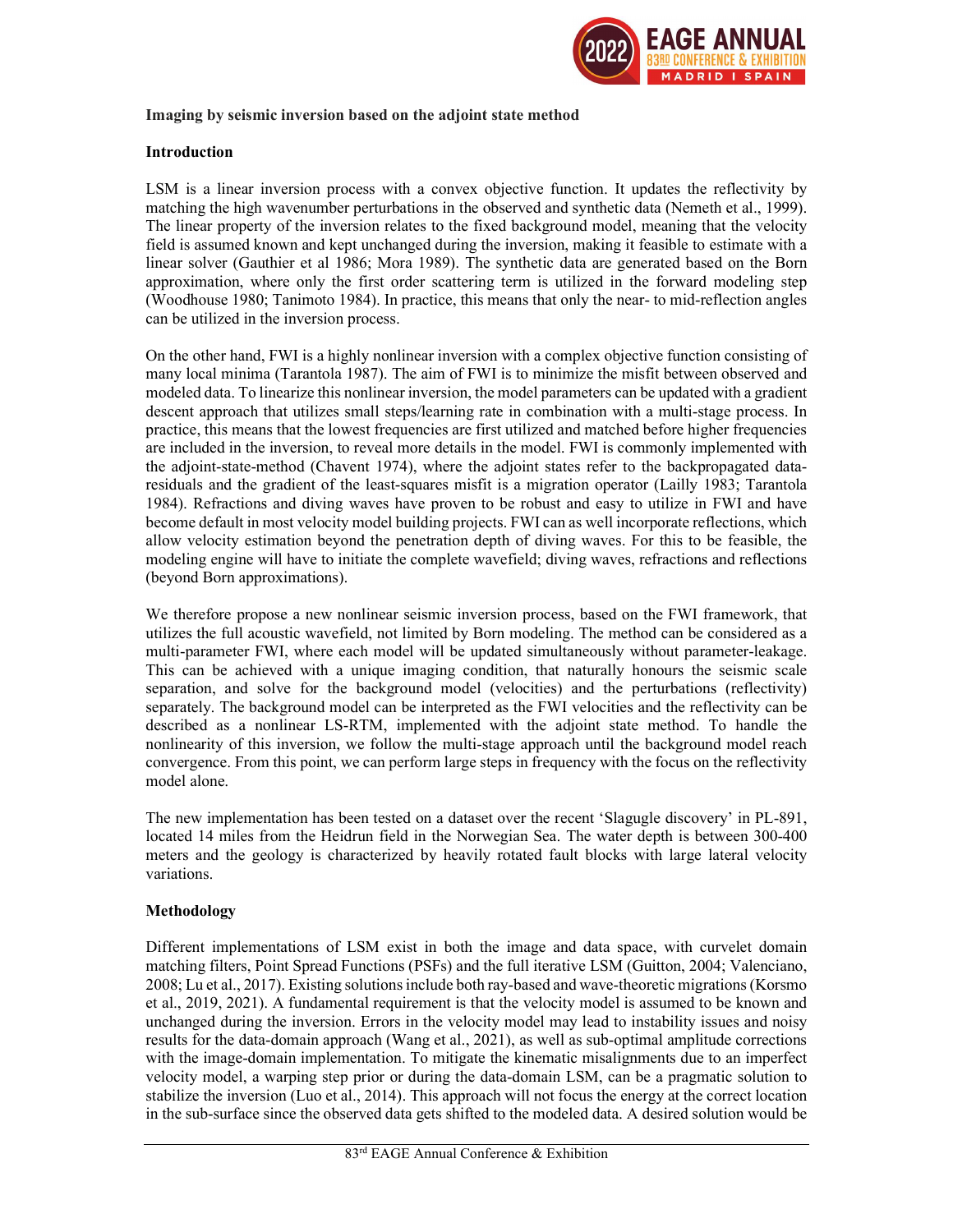

to refine the velocity model while inverting for the reflectivity. To achieve this, a natural approach would be to take a closer look at FWI, since RTM and FWI share the same modeling/migration engine and sensitivity kernels. The RTM/FWI sensitivity kernel consists of three different components; the "banana" related the diving waves, the "rabbit ears" generated by reflections, and the migration isochrones. The first two, contribute to the tomography kernel while the latter can be described as the impedance or reflectivity kernel.

Recent work has shown that FWI, with the access to modern compute resources, can be extended to high frequencies. The final high-resolution velocity model can post-inversion be converted to pseudoreflectivity through a simple derivation step (Zhang et al., 2020; Kalinicheva et al., 2021). This approach will essentially leak reflectivity into the velocity model when implemented using a conventional crosscorrelation imaging condition. Even when a density model is employed, it only acts as a passive parameter during FWI and all reflectivity changes are simply mapped as velocity updates.

To reduce this parameter leakage, we make use of an alternative approach to keep the background model and the reflectivity separated and update them simultaneously during the inversion process (Yang et al., 2021). This can be achieved by separating the tomography from the reflectivity kernel using Inverse Scattering Imaging Condition during the inversion process (Whitmore and Crawley 2012; Ramos-Martinez et al., 2016). The process will isolate the tomographic kernel from the reflectivity kernel and use it to update the background model, which controls the kinematics and structural imaging. On the other hand, the reflectivity kernel will only contain the migration isochrones, and will be used to update the LS-RTM by matching the amplitudes between observed and modeled data. In order to utilize the full acoustic wavefield to update the velocity model, our solution utilizes an alternative formulation of the wave-equation, based on vector reflectivity modeling, to simulate all acoustic wave modes observed in the data (Whitmore et al., 2020).

## Field data examples

The new nonlinear data-domain LS-RTM was tested on a field data example from the Norwegian Sea over the 'Slagugle discovery'. We used a vintage velocity model and a fully pre-processed data for the test. The inversion however can also be performed using raw data that includes free-surface multiples. By setting proper boundary conditions, the forward modeling engine can generate synthetic data that is consistent with the input field data for either scenario. When using raw data, the multiples crosstalk generated by the imaging of multiples can, in principle, be attenuated by the iterative inversion process (Lu et. al 2018).

In figure 1a-b, we show the 25Hz frequency comparison of initial (RTM) and updated nonlinear LS-RTM. The corresponding FK-spectra and amplitude spectrum are shown in figure 1c-e, where the nonlinear LS-RTM clearly broadens the wavenumber content both laterally and vertically. The inverted reflectivity shows a much-improved image, with a balanced amplitude response, enhanced resolution, and improved fault imaging.

Jointly with the reflectivity updates, a refinement of the velocity model was achieved. Figure 2a shows the accumulated velocity perturbation and 2b shows the angle gathers from one-way wave-equation migration. The flatness of the angle gathers from the refined velocity model indicate a well resolved background model. Notice that the velocity perturbations are structurally consistent, and the updates penetrate to the full image range (where there is reflectivity in the image). This was made possible by utilizing the full seismic wavefield in the inversion process, including reflections.

Figure 3 shows the data-domain QC for a single shot gather in the middle of the cross-section. The observed data is shown in 3a, the modeled data with initial model compared to the updated one are in 3b-c and the corresponding data-residuals in 3d-e. The updated reflectivity and velocity clearly improve the data-match and result in reduced data-residuals as annotated by the arrows.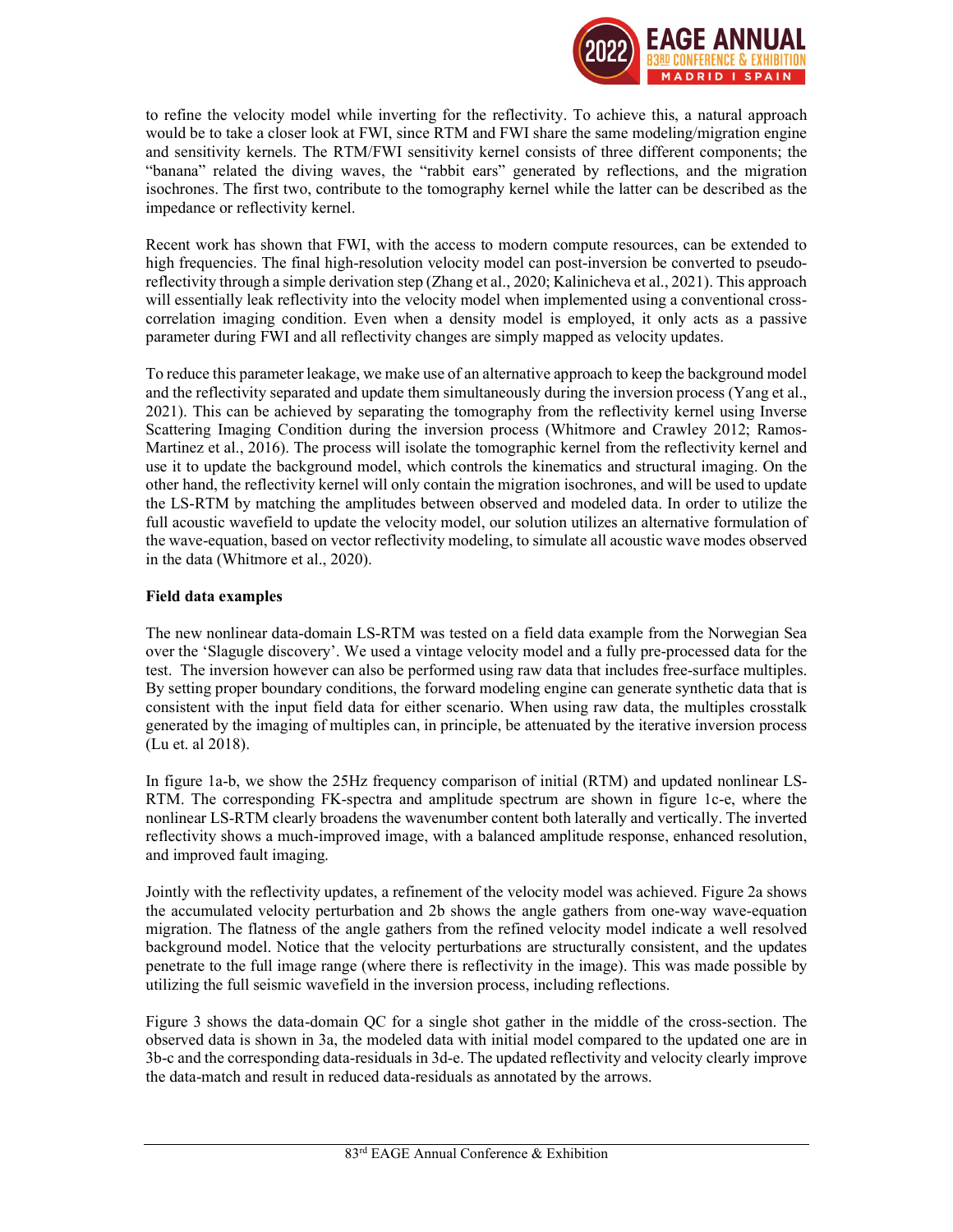



**Figure 1** Comparison of RTM (a) and the new data-domain LS-RTM (b) with the corresponding  $FK$ spectra in  $(c)$  and  $(d)$ . Comparison of the amplitude spectra are shown in  $(f)$ , where the green cure corresponds to RTM and the blue curve shows the LS-RTM. Notice the improvements in the wavenumber content, amplitude fidelity, structural imaging and fault mapping in the LSRTM results compared to the RTM.



**Figure 2** Accumulated velocity difference with  $+/- 100$ m/s display range (a) and imaging OC of the refined velocity model through the centre of the line, between the two stipulated lines (b). The velocity updates are structurally consistent with the image and produce flat angle gathers computed with waveequation migration.

## **Conclusions**

We have demonstrated how our new nonlinear data-domain LS-RTM, implemented using the adjoint state method, can invert for the reflectivity while simultaneously refining the FWI velocity model. This mitigates the need to stabilize the data-domain LSM with a warping process. The implementation takes advantage of the similarities between RTM and FWI and our unique imaging condition to carefully update the velocity and reflectivity without any leakage between the two models. In particular, reflectivity changes caused by density variations are not erroneously mapped as velocity updates. The inversion utilizes the full acoustic wavefield through an alternative formulation of the wave-equation parametrized in terms of velocity and vector reflectivity. The nonlinear LS-RTM results show significant structural improvements, more focusing, and better fault imaging compared to the RTM.

#### Acknowledgements

We thank PGS for the permission to present this work.